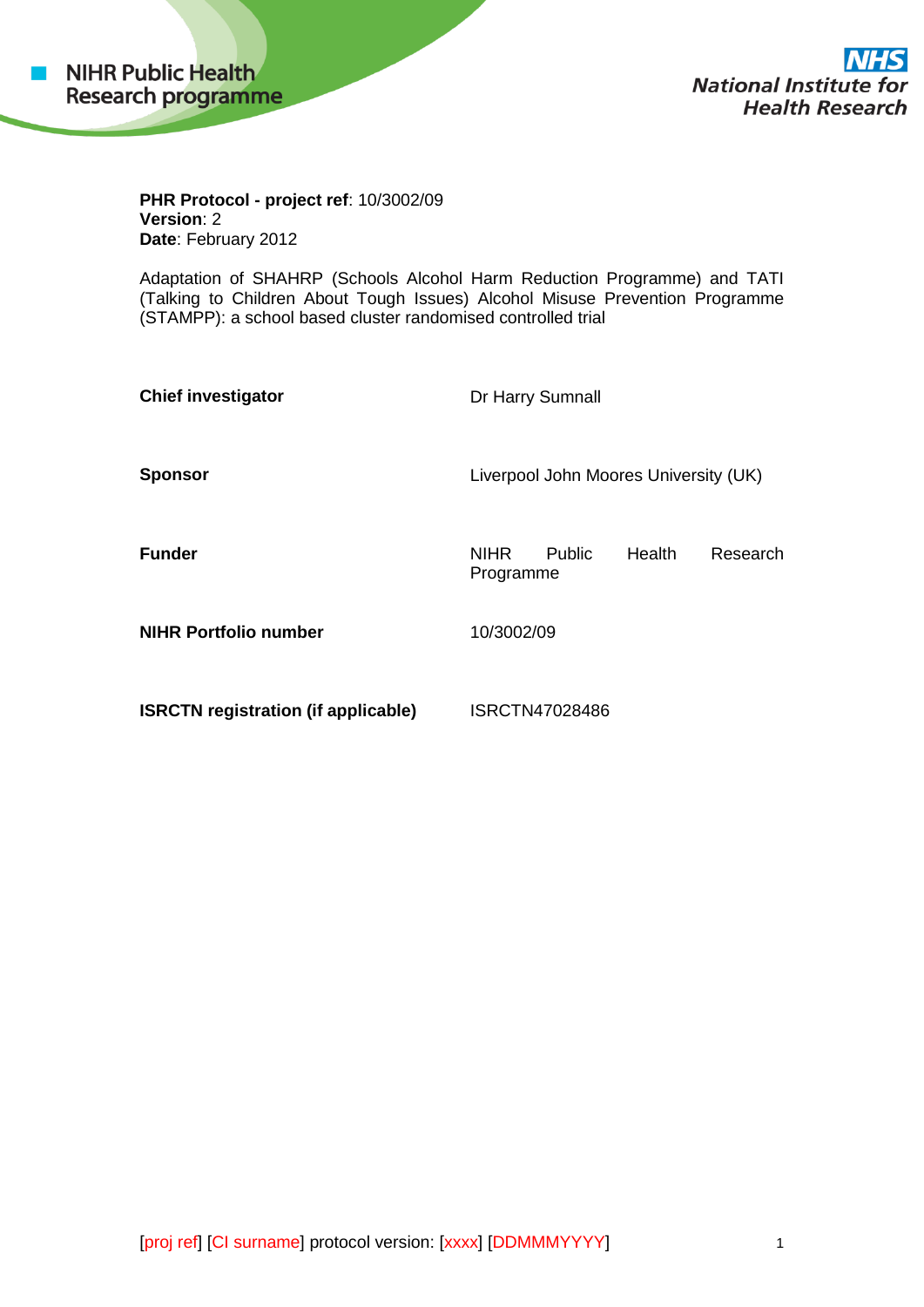# [**Insert project title**]

# **1. Aims/Objectives:**

The overall research question to be answered is: Is a classroom psychoeducational intervention with parental components (STAMPP) (cost) effective in reducing hazardous drinking and the harms associated with alcohol use in young people compared with alcohol education as usual (EAU)?

This will be assessed by determining changes in several indicators of alcohol consumption, alcohol cognitions, and other alcohol related behaviour. Outcomes will be assessed using a variety of standardised and validated measures. The main objectives of the research are to determine:

- The (cost) effectiveness of STAMPP in reducing alcohol consumption (self reported alcohol use in lifetime, last year and previous month; number of drinks in 'typical' and last use episodes; frequency of consuming >5 drinks in a single episode in the previous 30 days; age of alcohol initiation) in year 9 pupils immediately post intervention, + 6 months and + 18 months after intervention.
- The effectiveness of STAMPP in reducing alcohol related harms as measured by health service utilisation and self-reported harms (harms caused by own drinking and that of others) in year 9 pupils immediately post intervention, + 6 months and + 18 months after intervention.

And, if shown to be effective:

- Which components of STAMPP make it effective in reducing alcohol related harm in year 9 pupils immediately post intervention, + 6 months and + 18 months after intervention?
- What are the behavioural and cognitive mediators of change (individual and family factors) that lead to the effectiveness of STAMPP in year 9 pupils immediately post intervention, + 6 months and + 18 months after intervention?

# **2. Background:**

Adolescence is a period when young people increasingly begin to experiment with alcohol, and as they get older they increase their consumption both in terms of amount and frequency (Fillmore et al., 1988). Alcohol misuse among adolescents occurs in most countries worldwide (see for example Masterman & Kelly, 2003), and in England (no data is available for the rest of the UK but it is likely to be similar) it is estimated that 26.6% of male and 14.7% of all female deaths in young people aged between the 16 and 24 are attributable to alcohol use (Jones et al., 2008). Of particular concern is drinking to or beyond recommended adult daily limits, which is associated with short term negative outcomes including problems at school (e.g. truancy, exclusion, and poor attainment), unsafe sexual behaviour, unintended pregnancies, trouble with police and/or parents, accidents/injuries, aggressive behaviour and falling out with friends (e.g. Marlatt & Witkiewitz, 2002; Masterman & Kelly, 2003). Moreover, heavy drinking during adolescence has been suggested to have an influence on the probability of developing serious alcohol-related problems during adulthood such that those who begin drinking alcohol prior to age 14 are four times more likely to develop dependence than those who begin drinking at age 20 (Grant & Dawson, 1997). Adolescents are potentially more susceptible to the development of alcohol abuse problems as their brains are still developing (Spear, 2000). One study found that the clearest predictor of alcohol dependence in young adults was regular recreational alcohol use in the teenage years (Bonomo et al., 2004).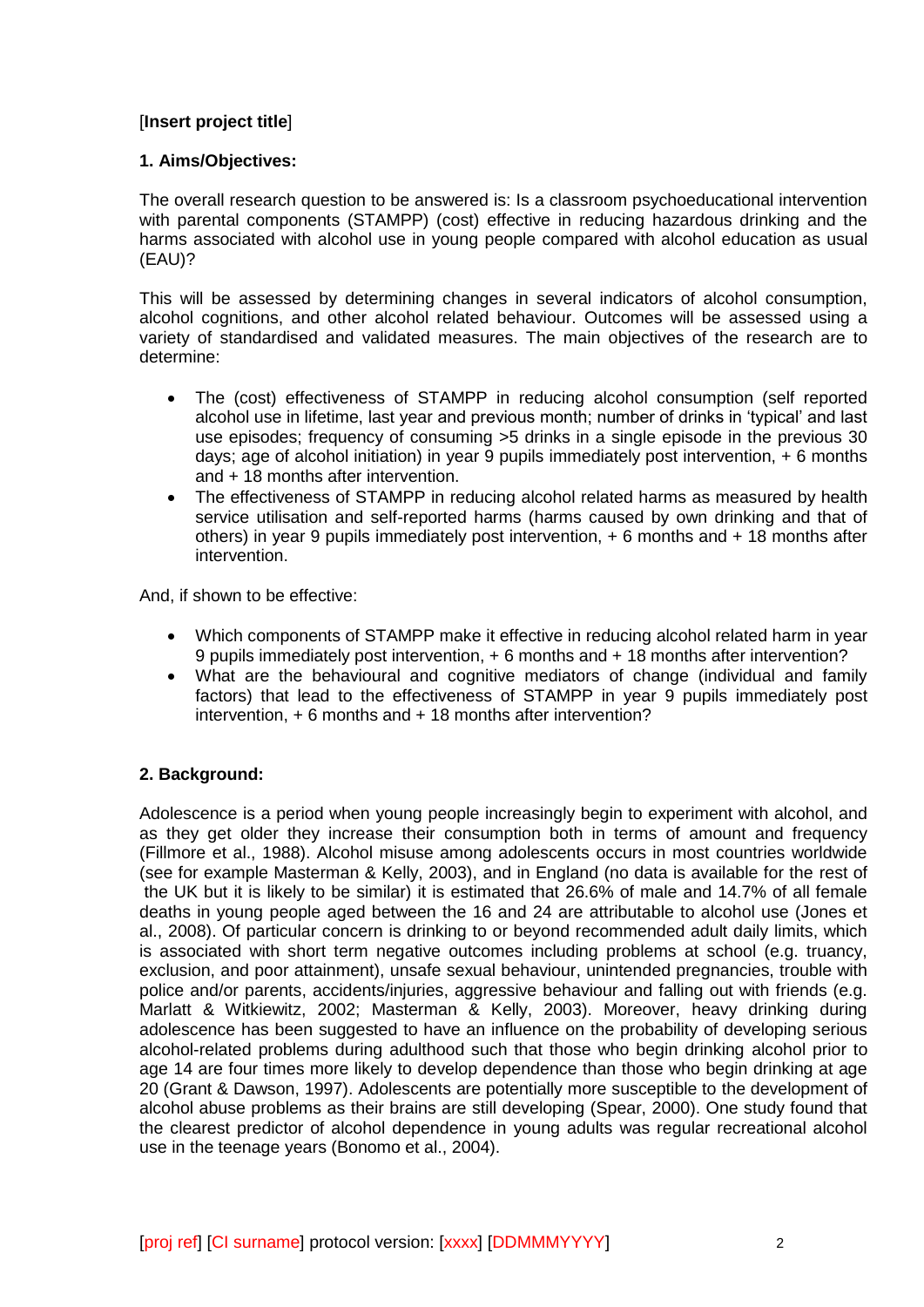The Young Person's Behaviour and Attitudes Survey (YPBAS) (Northern Ireland Statistics and Research Agency, NISRA) is a self report survey which gathers data on a broad range of adolescent behaviours and attitudes, including those relating to alcohol. The 2002 YPBAS revealed that 59.5% of young people aged 11 to 16 had consumed an alcoholic drink, with abstinence decreasing with age so that 16.9% of 16 year olds were abstainers, with the largest percentage change between abstainer and lifetime user occurring between age 12 and 13 (NISRA, 2003). Alcohol use among girls has increased steadily in Northern Ireland so that while boys reported lifetime use of alcohol to a greater extent than girls in 1997 and 2000, by 2003 there was no significant gender difference. Data for 2000, 2003 and 2007 indicated that the median age of alcohol initiation was 12 to 13 years old (NISRA, 2000; 2003; 2007). By 2007 (NISRA, 2008), 76% of respondents reported that they had their first full alcoholic drink at or before age 13. Regarding frequency of use, in 2000 more than one in four 11-16 year olds reported drinking alcohol at least once per week and by 2008 this had risen to 36% (NISRA, 2000; 2008). Less than one in three reported lifetime drunkenness in 1992, and by 2003 this had risen to over half of young people questioned (Health Promotion Agency NI, 2005). Among those who reported getting into trouble as a result of drinking alcohol, 32% reported trouble with parents/family, 13% reported trouble with friends, 11% reported trouble with the police, 10% reported trouble with local people and 2% reported trouble with school (NISRA, 2008).

# **3. Need for the current study:**

Reviews of effective school based alcohol prevention programmes for adolescents have failed to consistently identify interventions which are well designed, implemented, and properly evaluated (e.g. Jones et al., 2007; Foxcroft et al., 1997; Foxcroft et al., 2003; Nation et al., 2003; McBride, 2003; Faggiano et al., 2008); in their Cochrane Collaboration review of school based interventions, Foxcroft and colleagues (1997; 2003) were unable to recommend any one prevention initiative. However, one conclusion which is consistent across most reviews is that prevention efforts which utilise interactive multimodal approaches, usually knowledge, skills enhancement, and affective approaches appear to be superior in their impact to those which seek to enhance only knowledge (e.g. Foxcroft et al., 1997; Nation et al., 2003; Faggiano et al., 2008). In the absence of substantial evidence on particular programmes, guidance issued by the National Institute for Health and Clinical Excellence (NICE) in 2007 called for partnership working between schools and other stakeholders in efforts to prevent misuse. NICE also suggested that school based educational interventions should aim to increase knowledge about alcohol, explore perceptions about use, and help develop decision-making skills, self efficacy and self esteem. A recent Cochrane review examined 12 randomised controlled trials investigating the effectiveness of family-based universal programs for the prevention of alcohol misuse in young people (Foxcroft and Tsertsvadze, 2011). In family settings, universal prevention typically takes the form of supporting the development of parenting skills including parental support, nurturing behaviours, establishing clear boundaries or rules, and parental monitoring. Social and peer resistance skills, the development of behavioural norms and positive peer affiliations can also be addressed with these types of approach. Most of the studies included in the review reported positive effects and although small, were generally consistent and also persistent into the medium- to longer-term.

There is an extensive literature examining individual, societal, and population level risk factors for adolescent alcohol misuse, and mediators of behaviour change (e.g. Hawkins et al., 1992). In recent studies conducted by the research team, for example, strong associations were found in adolescents between time perception, consideration of the future consequences of behaviour, and self efficacy/esteem with levels of alcohol involvement (McKay et al., in press a, b, c). A number of studies (e.g. reviewed by Jones et al., 2007; Foxcroft et al., 2011; Foxcroft et al., 1997) have demonstrated that attitudinal and behavioural change is possible in those adolescent populations who have received alcohol interventions that target such factors, although the strength of association between these variables and changes in drinking behaviour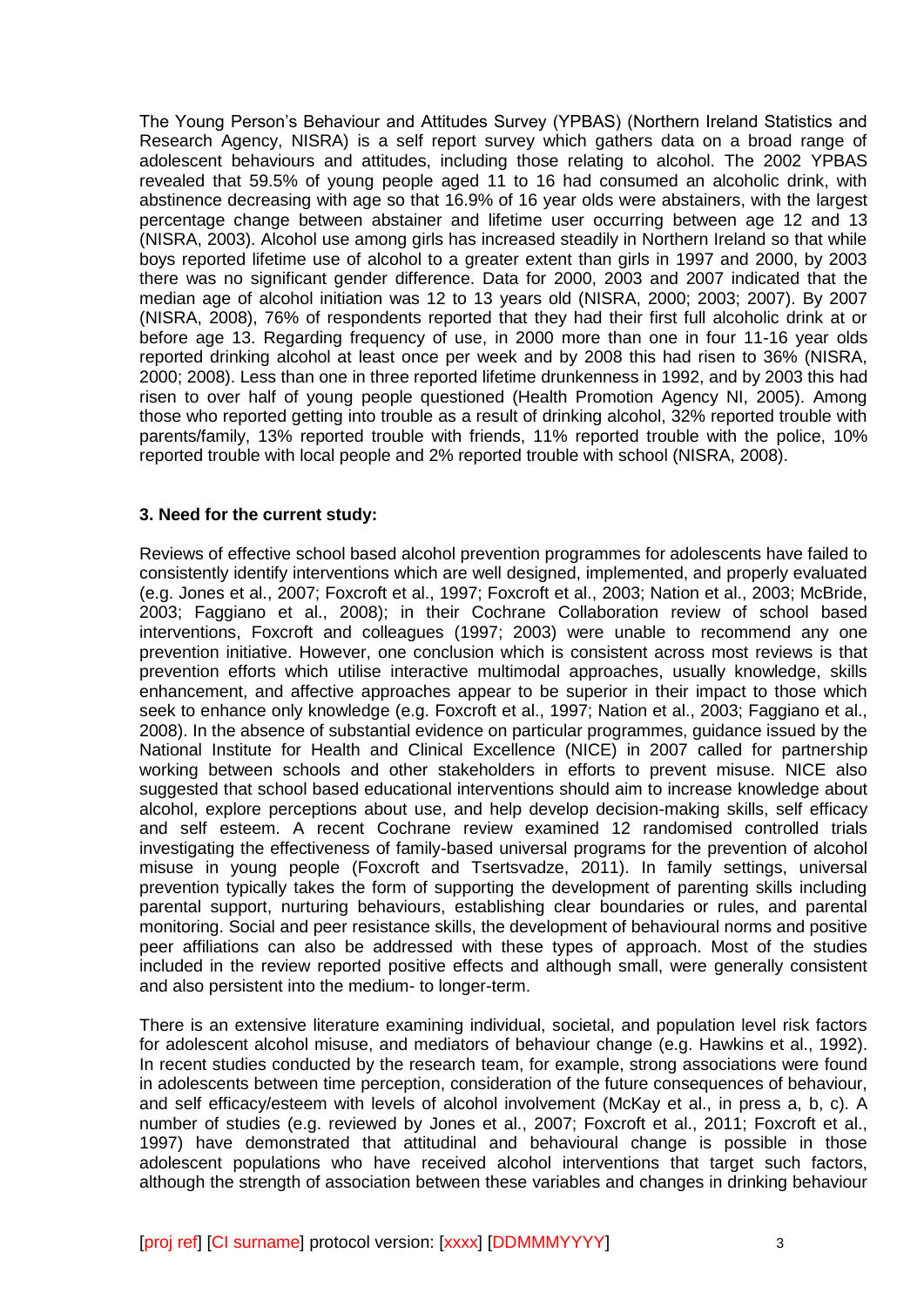is often unclear. Family factors too are important in determining the nature and extent of adolescent alcohol use. These relate not only to the structure of families, but also family cohesion, family communication about issues such as substance use, parental modelling of behaviour (e.g. parental use of substances or rules on substance use), family management, parental monitoring supervision, parent/ peer influences, and availability of alcohol in the family home (Velleman, 2009).

School based substance education programmes in the UK have predominantly been concerned with primary prevention, aiming to delay onset of use (Parker and Eggington, 2002). However, unlike illegal drugs, it is not against the law for young people to drink alcohol, and in adult life, sensible drinking contributes to a happy and fulfilling social life with many benefits (Peele and Brodsky, 2000). Furthermore, although the Chief Medical Officer has called for an alcohol-free childhood up to the age of 15 (CMO, 2009), interventions which aim to prevent alcohol use completely are not supported by national policies (e.g. Safe Sensible Social, 2007). A more realistic approach to tackling alcohol misuse is not only to try and reduce the amount of alcohol that young people drink (i.e. hazardous drinking), but also to reduce the harms that they experience from all types of drinking (hazardous or otherwise); i.e. a 'harm reduction' approach to intervention. Harm reduction refers to programmes or approaches that specifically aim to decrease the harmful consequences of drinking without requiring abstinence as a necessary outcome (although a reduction in drinking is encouraged) (Masterman and Kelly, 2003). These harms can arise from both the actions of the drinker (e.g. accidents, health problems) and also from the drinking of others (e.g. drink driving, violence). Moreover harm reduction offers a viable method for attempting to persuade adolescent drinkers, who may be unaware of the harmful implications of consumption, to consider the immediate (and to a lesser degree more distant) negative outcomes of alcohol misuse. Among adolescents this approach may have added advantages including the fact that younger drinkers will not feel stigmatised, alcohol use will not be presented in a moral framework and harm reduction approaches can be tailored to address specific risk factors along the developmental trajectory of alcohol use in this population (Masterman and Kelly, 2003; Marlatt and Witkiewitz, 2002).

In school children a harm reduction approach is relevant as young people are having their first experiences of intoxication and although they may not always be drinking to hazardous levels, they are often drinking in unsupervised contexts and subject to the consequences of peers' drinking (Coleman and Carter, 2005).

The School Health and Alcohol Harm Reduction Project (SHAHRP), which is the core intervention being examined in this research is an example of an evidence based education intervention that aims to reduce hazardous drinking and alcohol harms. It combines a harm reduction philosophy with skills training, education, and activities designed to encourage positive behavioural change (McBride et al., 2000; 2004). It is a curriculum-based programme with an explicit harm reduction goal and is conducted in two phases over a two year period. As a harm reduction based intervention the programme does not explicitly aim to reduce alcohol consumption, although this may be a favourable consequence of exposure. In the original Australian programme evaluation the intervention group (compared to the controls) developed significantly greater knowledge at 8-month follow-up and this was maintained at 20 month follow up (McBride et al., 2004). By final follow up (32 months) the mean knowledge scores of both groups had converged. The intervention group developed significantly safer alcohol-related attitudes (attitudes which supported less harmful behaviours) from first follow-up at 8 months and this was maintained to the 32 month follow up point. There was a significant difference between the study groups in the self-reported harm they experienced from their own use of alcohol after both phases of the intervention. This was maintained 17 months after the intervention.

A recent pilot study utilising a non-experimental design conducted in Northern Ireland (McKay et al., in press d) showed that after appropriate adaptation (e.g. normative epidemiological facts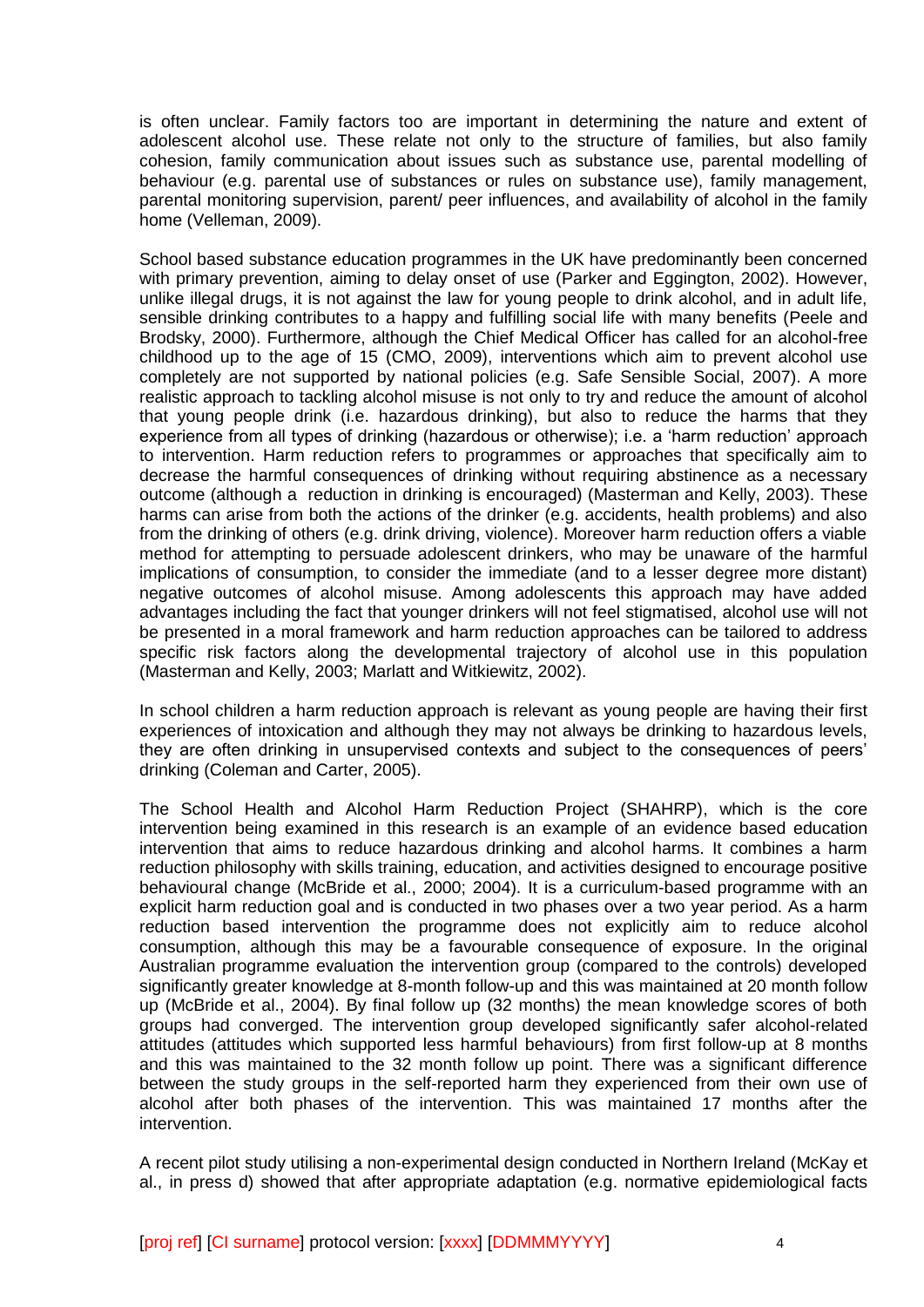updated, timings of lessons altered), participation in SHAHRP was associated (across 32 months of follow up) with significant benefits for participants. Between groups comparison showed that intervention pupils reported significantly fewer alcohol harms across time, and when drinking behaviour trajectories were modelled using latent class growth modelling, intervention pupils were significantly more likely than pupils receiving education as normal to be in those latent classes reporting less increase in drinking over time. They were also members of latent classes that showed a large increase in alcohol knowledge and healthy attitudes, and were more likely to report either a smaller, or no increase at all in alcohol related harms.

Given the prevalence of underage drinking in the UK, the reported problems, costs and harms associated with this behaviour, and the lack of a robust UK evidence base for alcohol prevention we will investigate an adapted form of the evidence based SHAHRP programme (McBride et al., 2004) in a culturally appropriate and curriculum consistent manner in the Northern Irish and Glasgow post primary school context. Furthermore, considering the strong links between family behaviours and young people's alcohol use we will also examine the effects of introducing a parental component (TATI) to the core SHAHRP curriculum. Such work would provide a more experimentally robust validation of previous pilot work. If shown to be effective, STAMPP could be introduced into other schools across the UK as it lends itself well for inclusion in the PSHE curriculum.

# **4. Methods:**

### *a. Setting*

90 post primary schools in Northern Ireland and Glasgow

#### *b. Design*

A randomised controlled cluster trial comparing STAMPP vs alcohol education as normal for the reduction of hazardous and harmful alcohol drinking and alcohol related harms.

**Inclusion**: Male and female school children (Year 9; pupils aged at leats 13 on the 1<sup>st</sup> September 2012) and their parents/carers, attending post-primary secondary schools in NI and Glasgow.

**Exclusion**: Pupils not in the specified school year and ages. Pupils in non mainstream and vocational education (e.g. pupil referral units, further education colleges). Pupils with special educational needs are excluded at the discretion of teachers as the intervention materials have not been developed for use with this population.

#### *c. Data collection*

### Assessment schedule:

Data will be collected at 4 time points; T1 (baseline), T2 (6 months post phase 1), T3 (+6 months post intervention), T4 (+18 months post intervention)

### Child completed measures:

i) Period prevalence of alcohol use – self reported alcohol use in lifetime, last year and previous month

ii) Amount and frequency of episodic alcohol use – number of drinks in 'typical' and last use episode, frequency of consuming >5 drinks in a single episode in the previous 30 days

iii) The age of alcohol initiation – age at which a whole drink of alcohol was first consumed, not just a sip or a shared drink.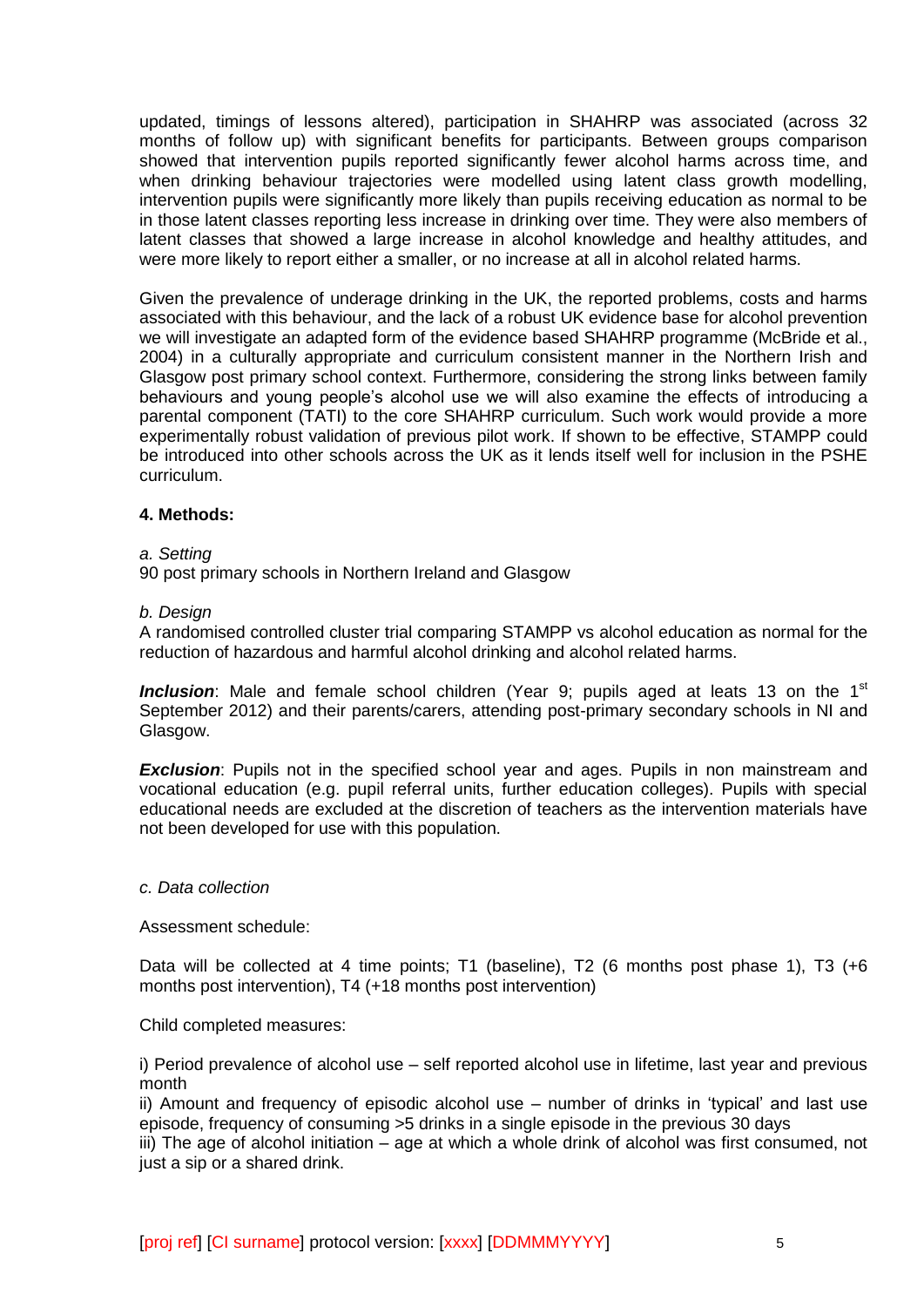Outcomes i-iii: Quantity, frequency and period prevalence measures and definitions of use are taken from two major UK alcohol use in young people surveys; The European Survey Project on Alcohol and Other Drugs (ESPAD; www.espad.org), and Smoking, Drinking, and Drug Use in Young People (conducted by the National Centre for Social Research [http://www.ic.nhs.uk/statistics-and-data-collections/health-and-lifestyles-related](http://www.ic.nhs.uk/statistics-and-data-collections/health-and-lifestyles-related-surveys/smoking-drinking-and-drug-use-among-young-people-in-england)[surveys/smoking-drinking-and-drug-use-among-young-people-in-england\)](http://www.ic.nhs.uk/statistics-and-data-collections/health-and-lifestyles-related-surveys/smoking-drinking-and-drug-use-among-young-people-in-england).

These were all outcomes that were included in the original Australian (McBride et al., various dates) and pilot NI (McKay et al., in press) SHAHRP evaluations but have been adapted slightly to make them relevant to current UK alcohol policy (e.g. Healthy Lives Healthy People (2010); Drug Strategy 2010: reducing demand, restricting supply, building recovery (2010); New Strategic Direction for Alcohol and Drugs (NI, 2006); Youth Alcohol Action Plan 2008)

Secondary outcomes:

i) Alcohol knowledge and attitudes

These are our main educational outcomes. In keeping with the findings of systematic reviews (e.g. Jones et al., 2007) we do not anticipate there to be a direct relationship between changes in knowledge/attitudes and alcohol use behaviour, but they may act as mediators. For example, there is often an inverse relationship between knowledge and drinking and research on social influences has found that information can be persuasive; and can change attitudes when individuals are sufficiently motivated to use the information (Chaiken, 1980; Petty & Cacioppo, 1986). Interestingly, there may also be a positive association between knowledge and selfreported drinking as heavier drinkers may be more likely to be interested in and retain knowledge about alcohol ('self reference effect'; Symons & Johnson, 1997). The inclusion of the attitudes scale will help us to determine the nature of this relationship. Generally, although Alcohol related knowledge will be measured using a 19 item knowledge index (internal consistency 0.73) (McBride et al., 2004). Attitudes will be measured using a six item scale (internal consistency 0.64) (McBride et al., 2004). The attitudes scale is scored so that a higher score reflects 'safer' attitudes.

ii) Harm cause by own and others' alcohol use

Harms associated with own use of alcohol will be measured using a 16 item scale (internal consistency 0.9) (McBride et al., 2000). This is included to assess the relationship between alcohol use and self-reported medical attention or support in this population. Harms associated with other people's use of alcohol will be measured using a 6 item scale (internal consistency 0.7) (McBride et al., 2004). For both harm scales, participants are asked to indicate on a Likert scale how many times in the past year they had experienced the individual harm.

iii) Un/supervised alcohol use – prevalence of drinking with peers with or without the supervision of parents/guardians.

This outcome relates to the context of alcohol use. McBride et al., (2003) showed that unsupervised drinkers who did not receive the SHAHRP intervention reported a significantly greater number of alcohol related harms than intervention students. Other studies have produced conflicting data on the benefits of un/supervised drinking, with some reporting that supervised drinking provides protection against harmful patterns (e.g. Bellis et al., 2007), whilst and others report that any type of adolescent drinking, regardless of whether this is supervised or not, leads to greater drinking over time, and a greater number of alcohol related problems (e.g. Van der Vorst et al., 2010). Inclusion of this outcome, measured longitudinally and with supplementary information on the context of un/supervised drinking (e.g. at a celebration, with the family meal, watching the TV) should help us to understand this relationship, and whether the intervention is differential effective according to use context.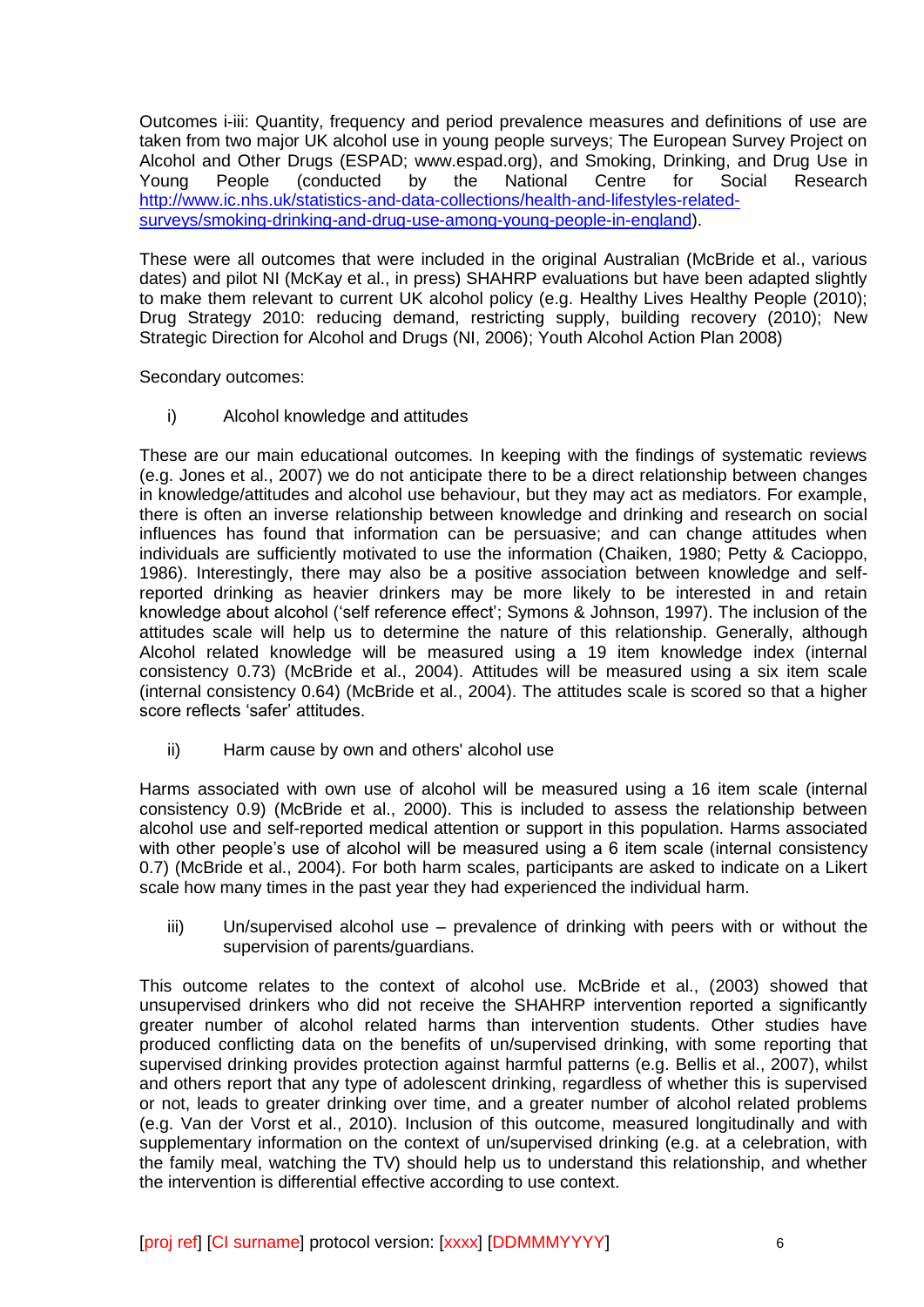Mediators of intervention effect: as we are interested in understanding the effects of the intervention on the targetted mediators of behaviour change, and how these are related to alcohol use, children's questionnaire pack also includes other validated and standardised self report assessments. For example, time perspective will be assessed using the Zimbardo Time Perspective Inventory (Zimbardo and Boyd, 1999); and self efficacy with the General Self Efficacy Scale (Schwarzer & Jerusalem, 1997).

Parent/carer completed measures:

Parents/carers will complete a short questionnaire which will be used in the planned mediation analyses and incorporate assessments of parenting style, family rules on alcohol, and opportunities to drink in the family environment as covariables.

Parental communication skills and parenting styles will be assessed using a composite score generated from the Warmth/Affection subscale (WAS) of the Parental Acceptance–Rejection Questionnaire (PARQ) (Rohner, 1991), and the Parenting Control Scale (Rohner, 1989).

The WAS assesses perceptions of the parental warmth of fathers (or primary male caregivers), and mothers (or primary female caregivers), and is a reliable measure of the extent to which parents/carers are loving, responsive, and involved in their child's life ( $\alpha$  = 0.91-0.93).

The PCS is a valid and reliable 13-item self-report questionnaire that assesses adults' perceptions of the behavioural control they administer to their children. Meta-analysis and factor analyses of data have shown that the PCS is a reliable and valid measure for research purposes  $(\alpha = 0.80 - 0.82)$  (Rohner & Khaleque, 2003). Calculation of the composite score allows categorisation of respondents into one of four parenting styles: authoritative, indulgent, authoritarian, and neglectful.

Other questions will assess parental/carer norms around alcohol use in young people and the establishment of alcohol specific rules in the family home (van der Vorst et al., 2006). Alcohol Rules is a 10-item scale to measuring the degree to which parents permit their children to consume alcohol in various situations, such as 'in the absence of parents at home' or 'at a friend's party' ( $\alpha = 0.86$ -0.90).

The Alcohol Use Norms Scale (Brody et al., 1990) assesses the degree of perceived acceptability of various drinking behaviors for adolescents in the target age group Each item of the scale begins with the phrase 'How acceptable is it for a X-year-old boy/girl to…' followed by situations such as 'have a small glass of wine during a family dinner' or 'get drunk when drinking alone'. A higher score indicates more liberal norms toward the drinking of 13-year-olds. The internal consistency of this scale is good ( $\alpha = 0.83$ -0.85).

Process and Qualitative data: Our process evaluation will run alongside the assessment of outcomes and will use multiple methods. Using a range of techniques developed during the research team's history of conducting process evaluation with young people's drug and alcohol services, standardised tools presented in the EMCDDA's Prevention and Evaluation Resources Kit (PERK) and Evaluation Instruments Bank<sup>1</sup>, and frameworks such as those provided by Saunders, Parry- Langdon and their respective colleagues (2005; 2003) we will undertake a comprehensive assessment of the commissioning, delivery, outlook, and participation experiences of STAMPP. STAMPP will be partly assessed against published quality standards in drug prevention<sup>2</sup>, which includes quality criteria with respect to aspects such as *Intervention* 

 $\overline{a}$ 

<sup>1&</sup>lt;br>2 <http://www.emcdda.europa.eu/eib>

<http://www.emcdda.europa.eu/themes/best-practice/standards/prevention>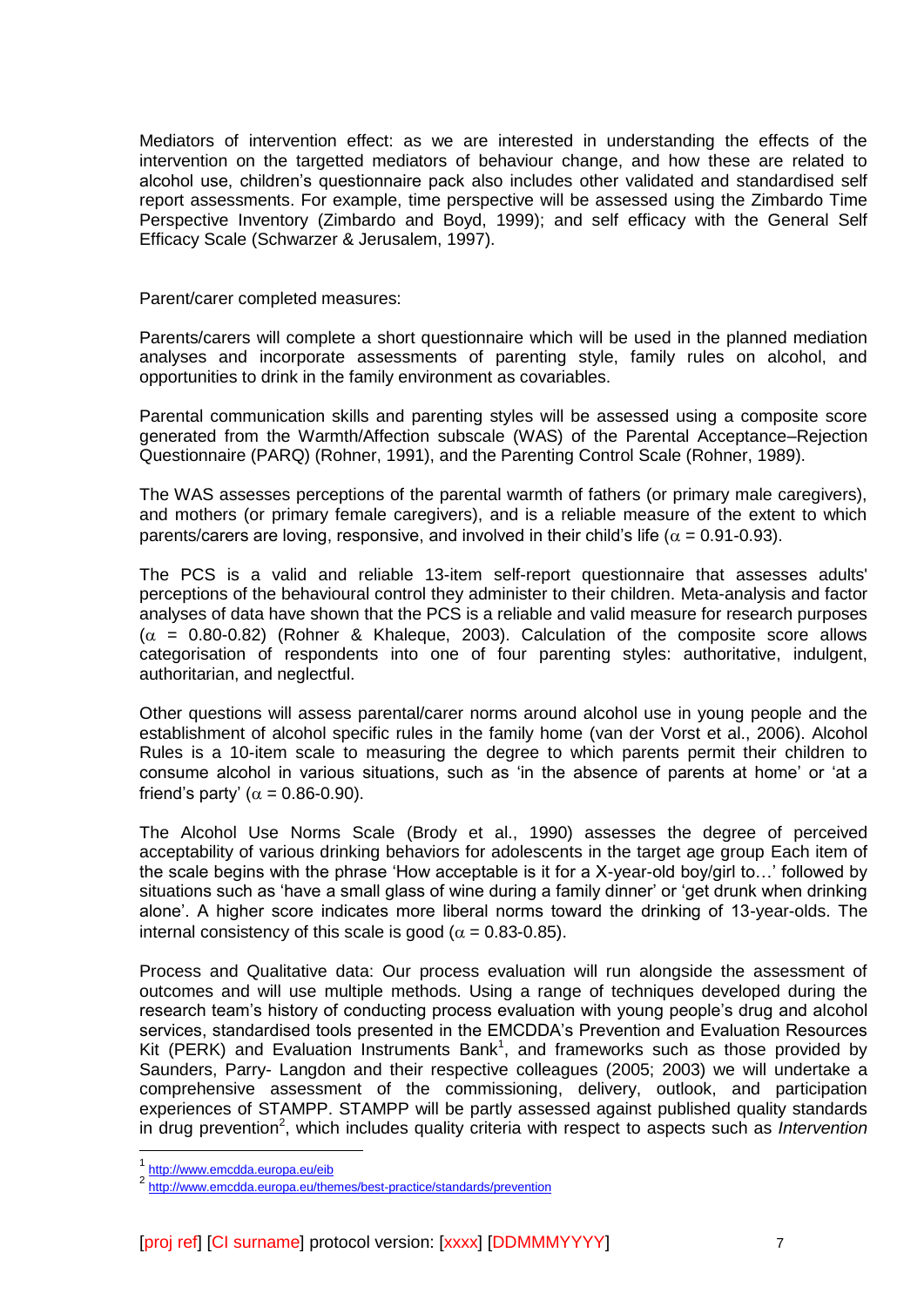## *Design*, *Management and Mobilisation of Resources*, *Delivery and Monitoring*, *Ethical Intervention*, *Workforce Development* and *Sustainability and Funding.*

Other assessments will include interviews with teachers, pupils, parents, and local policy makers. We are particularly interested in student responses to substance use education, particularly with respect to understanding the role that alcohol plays in their lives. Our parental survey will examine skills and rules developed around alcohol use, but more in depth focus group interviews will pose other important questions, such as how parents believe young people learn about alcohol drinking, and how parents can best be supported in family based health promotion in partnership with schools. Work with teachers and policy makers will look at professional aspects of the intervention, particularly with regards to sustainability and teachers' confidence and perceived ability in delivering the classroom components.

# Contextual data:

Socioeconomic position of the school will be determined through postcode matching with IMD datasets held by public health observatories. Fidelity of implementation will be assessed using a bespoke tool designed for self-completion by teachers that will capture information on adherence; exposure and 'dosage'; quality; and perceived participant responsiveness; and differentiation In addition the pedagogic orientation and religious identity of the school will also be assessed.

# *d. Data analysis*

Intervention outcomes: analysis and presentation of data will be in accordance with CONSORT cluster RCT guidelines (Campbell et al., 2004).

### *1. Assessing trial validity*

Initial data analysis will examine the extent to which the necessary conditions required to permit a valid test of the treatment efficacy have been met (see Del Boca & Darkes, 2007). This will include assessment of achieved statistical power, patterns of attrition, between group equivalence across the trial arms, and treatment integrity and discriminability (i.e. that SHAHRP was sufficiently distinct from education as normal) across the various sites. This work will include analysis of both qualitative and quantitative data.

### *2. Testing treatment effectiveness*

ITT analysis: The initial outcome analysis will be an *intention-to-treat analysis* (ITT) such that all cases will be assessed regardless of intervention and intervention dosage. However, as the study design is clustered (i.e. randomisation occurred at the school level) the lack of independency between individual cluster members must be taken into account to avoid underestimated standard errors (which inflate statistical significance). As a result this initial ITT analysis will be conducted at the cluster level using summary measures and at the pupil level with test statistics adjusted for intracluster correlation (see Campbell et al., 2000; Lancaster et al., 2010).

Inclusion of covariates: In addition to the initial ITT, multivariate (regression) models will be estimated to examine the impact of covariates on intervention outcomes. Baseline outcome measures will be included as covariates to allow for individual differences. Including information on covariates will allow us to examine moderator effects and to begin to unpack the mechanisms through which SHAHRP and the parental component might impact on desired outcomes. Here, model estimates with standard errors that are robust to the non-normality and non-independence of observations will be computed (for example, Mplus employs a sandwich estimator to compute robust standard errors under the TYPE=COMPLEX option).

A key part of this analysis will be to try to minimise the unexplained variance in site-specific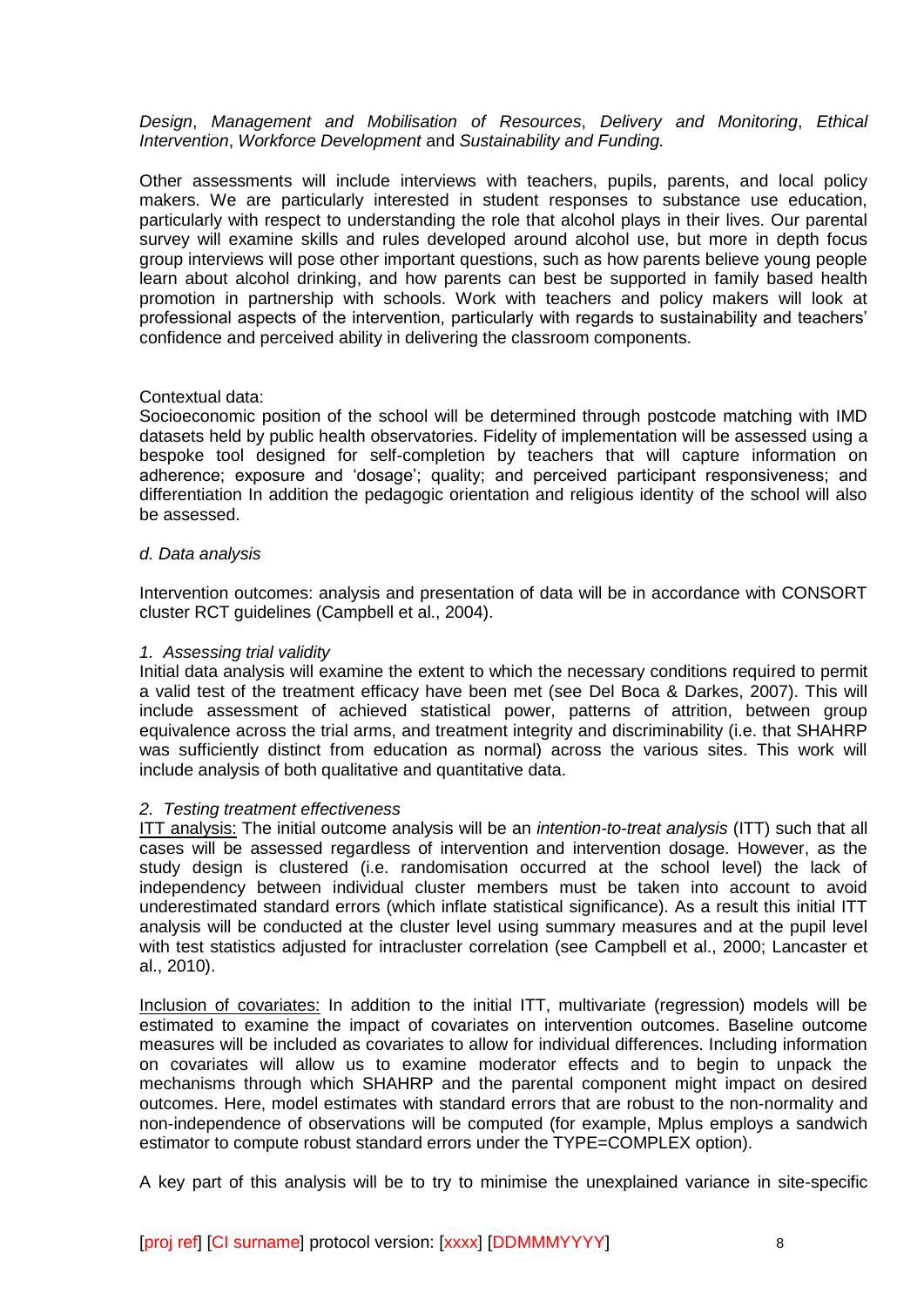effects. This will increase power and, by capturing the factors that explain why effects vary across sites (e.g. differences in parental recruitment and attrition; differences in implementation fidelity), will help in generalising the results beyond the study sites. Thus we will look at possible sources of variation across sites in each arm, in particular, in what constitutes education as normal trial arm.

Multilevel growth models: Finally, we intent to use multilevel growth modelling to test the hypothesis that participation in the interventions will lead to reduced *growth* in the specified primary and secondary alcohol outcomes over time compared to students in the education as normal trial arm. This will extend the modeling work undertaken at previous stages. We also hypothesise that children whose parents receive the additional parental component will report better outcomes than those that receive the intervention without the parental component and those children that receive education as normal.

Treatment of missing data: Examination of missing data (both case and item) will be undertaken on outcomes measures and covariates. Depending on the result of this, multiple imputation methods (Schafer, 1997; Schafer & Graham, 2002) may be employed to reduce biases due to any missing responses within the ITT analysis (Little & Yau, 1996). Consideration will also be given, where appropriate, to modelling strategies that generate robust standard errors in the presence of missing data (i.e. FIML).

Sensitivity analysis: Analysis will be undertaken to assess the robustness of the outcome analysis. This will include the repetition of the analysis on alternative specification of outcomes measures, different subsets of the study population (i.e. per protocol analysis), and with different missing data models.

# *3. Examining treatment processes: how, why and for whom treatment works*

If feasible (e.g. if statistical power is sufficient), analysis will be undertaken to test potential mechanisms through which observed treatment effect may have occurred. Two domain growth modelling approach for longitudinal data, in which the growth curves of the outcome and the mediator are estimated simultaneously, will be employed to examine potential mediation processes.

In addition, analysis will be undertaken to identify potential subgroup differences in treatment response. If appropriate, we will also employ multilevel mixture models (see for example, Van Horn et al., 2008) to explore the possibility that the preventative intervention has a differential effect across different sub-groups (latent classes) of young people. This includes the possibility that the intervention affects low level users differently than more serious hazardous drinkers.

All statistical analyses will be conducted using software packages such as MPlus 6.1 (Muthén & Muthén; license requested in costings), Latent Gold 4.5 (Statistical Innovations) and PASW 18 (IBM/SPSS)

### *4. Health economic analysis*

A within-trial cost effectiveness analysis (CEA) will be undertaken to assess the costeffectiveness of STAMPP compared with usual education in preventing hazardous drinking of alcohol by school aged children. A societal perspective will be adopted for the analysis capturing resource use data related to each child's contact with the National Health Service (NHS), Personal Social Services (PSS), social services and criminal justice service directly as a result of their alcohol consumption. Data on resource use by all participants over the course of the study and follow up period will be collected using questionnaires for completion by the participant. We intend to use a known instrument such as the Client Service Receipt Inventory (CSRI), modified where necessary for this population and to include questions relating to the use of judicial services. Intervention costs will also be measured. These will include the costs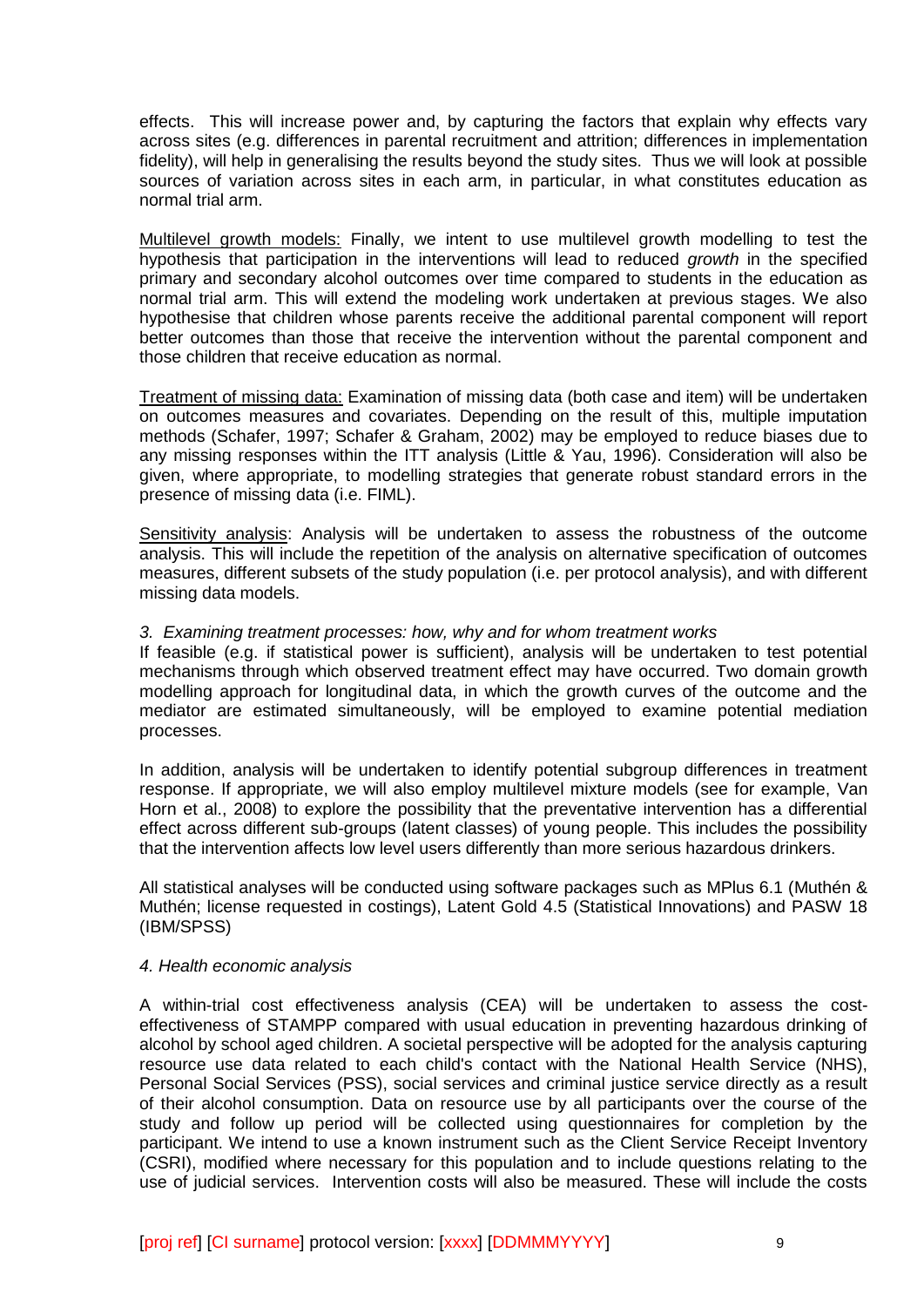associated with staff training and delivery of the intervention.

Resource utilisation over the 18 month study period will be quantified and unit costs will be applied from national sources. These will be derived from the National Health Service (NHS) reference costs, the Personal Social Services Research Unit's (PSSRU) Unit Costs of Health and Social Care and Unit Costs of Criminal Justice. Although the NHS reference costs are based on data derived from England and Wales only, they are readily available and up-to-date. The Department of Health and Social Services and Public Safety (DHSSPS) in Northern Ireland do publish reference costs, but these tend not to be up to date (2007/08 reference costs were just published in January 2010). The National Health Service Scotland (NHSS) do not have the level of detailed HRG costing that exists in the rest of the UK; costs are collected and published at specialty level only. Where national costs are not available, unit costs will be identified in consultation with the appropriate finance departments of the resource provider.

Consistent with the research question and the primary outcome of the study, the health outcome of interest for the economic analysis is the number of heavy episodic drinking episodes in the previous 30 days (i.e. drinking 5 or more drinks in a single episode). This will be measured via the standard questionnaires administered over the course of the study. We intend to use the area under the curve method to obtain a summary measure of hazardous drinking episodes over the 18 month period. An incremental cost effectiveness ratio (ICER) will be calculated to estimate the cost per case of hazardous drinking averted. This is in keeping with NICE public health guidance 7 (2007) "*Interventions in schools to prevent and reduce alcohol use among children and young people*" in which cost per case of hazardous/harmful drinking averted was chosen as the primary measure of cost and effect in the review of the economic evaluations in this area. To account for uncertainty due to sampling variation in cost-effectiveness measures a cost effectiveness acceptability curve (CEAC) will be plotted showing the probability of the intervention being more cost-effective than usual education at different threshold levels of willingness-to-pay (WTP) to avert a case of hazardous drinking. Although there is no generally accepted cost per case of hazardous drinking averted threshold value (unlike NICE's QALY threshold), we intend to compare our findings with those of other economic evaluations which have been performed in this research area. Since the time horizon of the analysis will extend beyond 12 months, the costs and benefits accrued will be discounted to reflect their present value. Sensitivity analysis will be performed to explore the impact on cost-effectiveness of variations in key parameters. This will align closely with the sensitivity analysis planned in the main study e.g. different subsets of the study population. The results will be presented as CEACs. Long-term modelling of the results may take place but only after completion of the trial and it would be commissioned separately.

### **5. Contribution of existing research:**

Few evaluations of UK alcohol interventions have been subject to high quality research designs. This study will provide a robust analysis of the effectiveness of a new alcohol education model in the UK. The work will build upon previous pilot work on the classroom component of STAMPP (McKay et al., in press d) but will this time utilise an RCT design, include a parental component, have greater statistical power, include long term follow ups (+18 months), include costs effectiveness modelling, and an assessment of intervention mediators.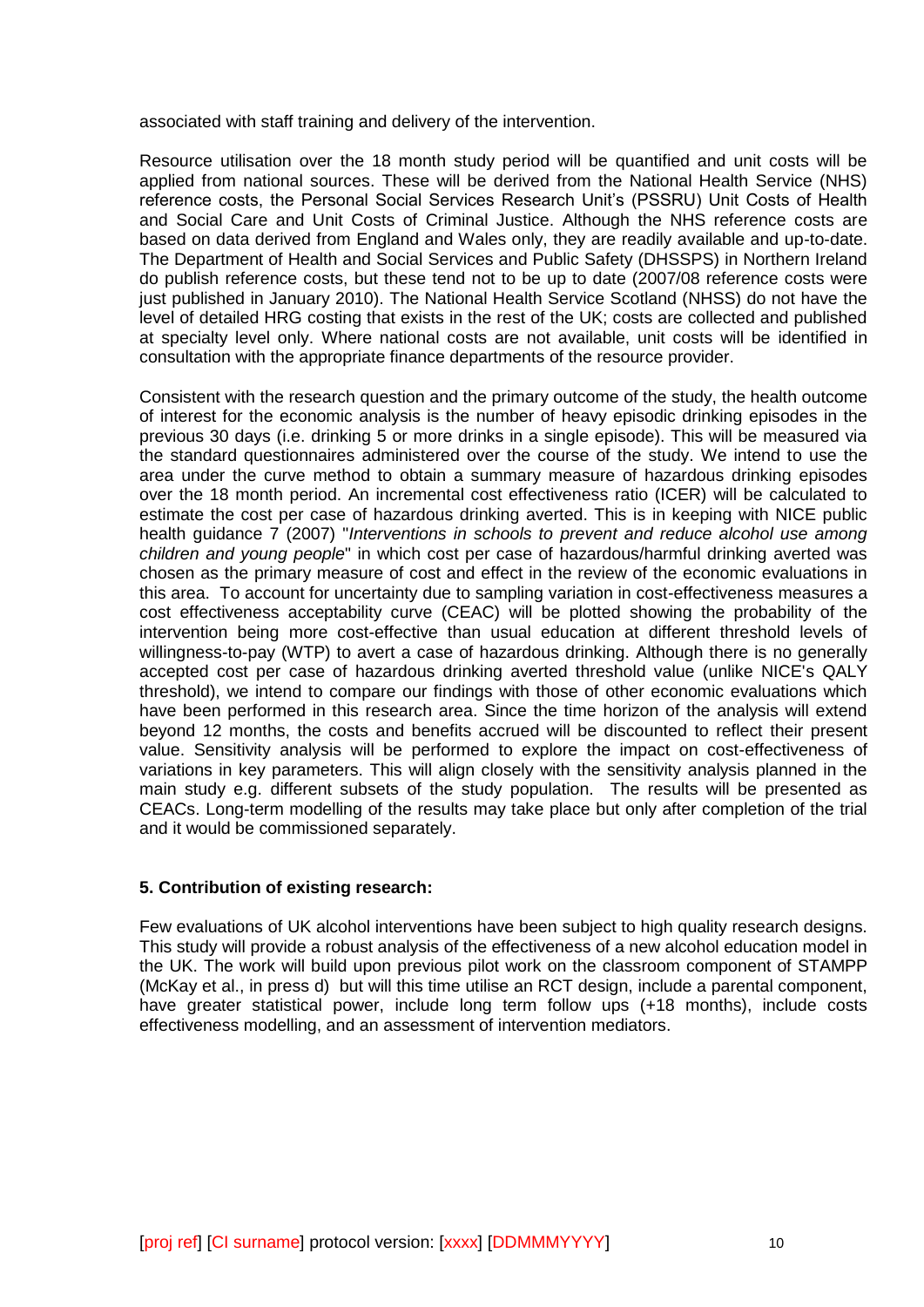# **6. Plan of Investigation:**

| Month (milestone | <b>Milestone</b>                                                                         |
|------------------|------------------------------------------------------------------------------------------|
| begins)          |                                                                                          |
| $-3$             | Recruitment of 2 x researchers                                                           |
| 0                | Study begins                                                                             |
| $2 - 3$          | Ethical approval sought and obtained                                                     |
| $3-6$            | Recruitment of school gatekeepers; convening of first Trial<br><b>Steering Committee</b> |
| 5                | Preparation of study materials                                                           |
| 6                | Piloting (pre-testing) and refinement of study materials (e.g.                           |
|                  | questionnaires, administration protocol)                                                 |
| $\overline{7}$   | Randomisation of schools                                                                 |
| $8 - 11$         | Training of teachers and parental workers by intervention                                |
|                  | staff (External non-funded activity)                                                     |
| 9                | Baseline survey                                                                          |
| $\overline{11}$  | Data entry, cleaning, and analysis of baseline data begins                               |
| $12 - 15$        | Phase 1 intervention delivery                                                            |
| 15               | Phase 1 survey                                                                           |
| 19               | Data entry and analysis baseline $\rightarrow$ end of phase 1                            |
| 24-27            | Phase 2 intervention delivery                                                            |
| 21               | Refinement of Phase 2 study materials (if required)                                      |
| 27               | Phase 2 survey                                                                           |
| 29               | Phase 2 data entry and analysis begins                                                   |
| 31               | Analysis of data phase $1\rightarrow$ phase 2                                            |
| 33               | 6 month follow up survey                                                                 |
| 45               | 18 month follow up survey                                                                |
| 45-51            | Analysis of data                                                                         |
| 51               | Research ends, submission of final project report to NIHR                                |

# **7. Project Management:**

There are two main management committees:

Trial Steering Committee (TSC): steered by an independent chair and meeting annually the TSC will be responsible for monitoring recruitment and attrition at the different points of data collection, to advise on ethical matters, for ensuring that the delivery of the intervention and data collection is conducted in a manner which is considerate of the needs of individual schools, and for ensuring that the data analyses are disseminated in an appropriate manner. It is envisaged that the TSC will meet before each phase of the intervention and before each of the scheduled data collection periods.

Trial Management Group (TMG): the TMG comprises the investigators, appointed researchers (trial manager and researcher) and departmental contract managers. The group will be tasked with overseeing the operational running and process of the project. The group will be chaired on a rotating basis and will meet at least quarterly.

# **8. Service users/public involvement:**

Throughout the research, and as part of the process evaluation, we will consult with young people and teachers (through group discussions, interviews and dissemination events) in order to seek feedback on their experiences in taking part in the research and intervention. Pupils also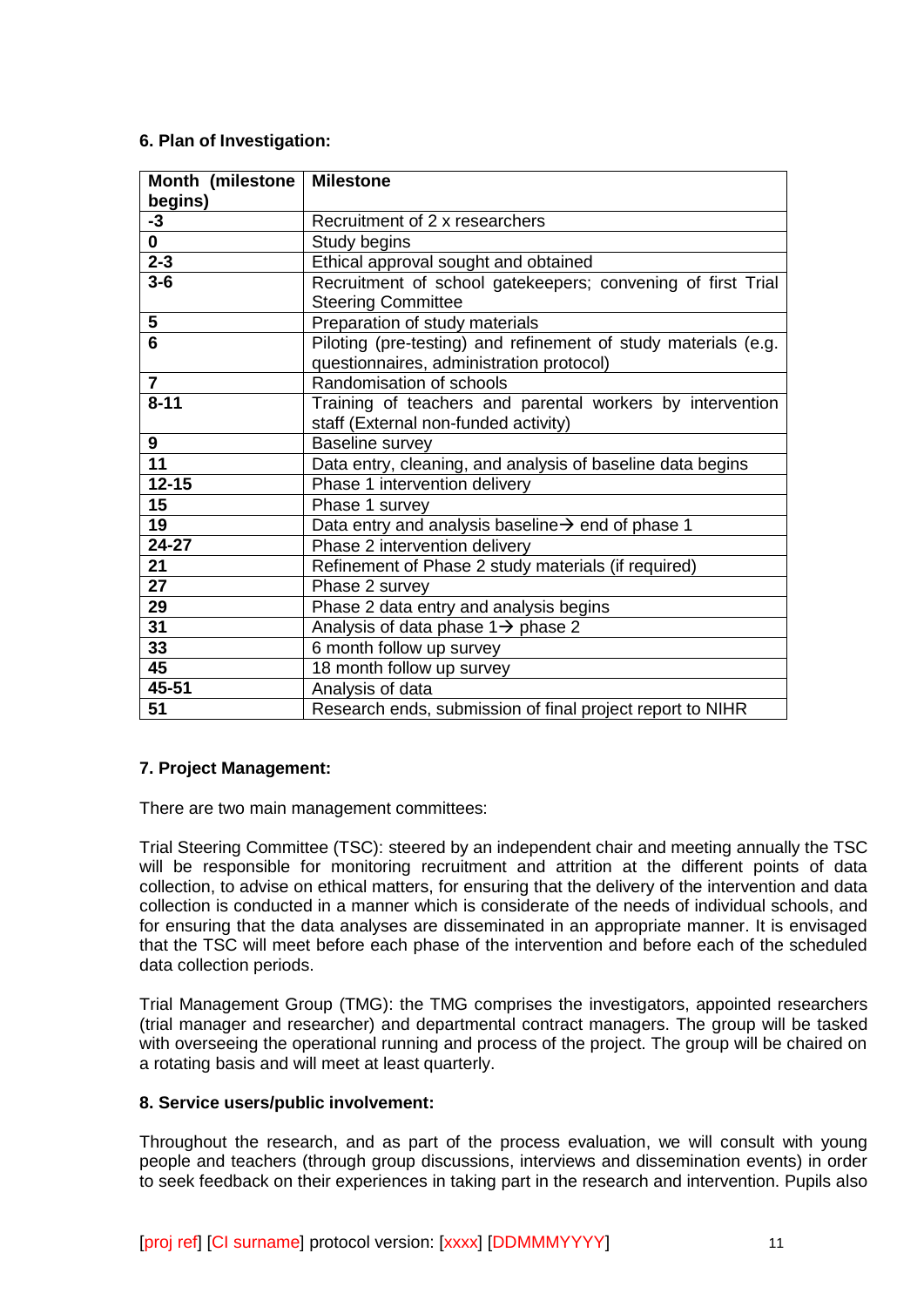have the opportunity to help the research team construct the study materials and information sheets. Secondly, we have representation of non-academics on our Trial steering committee. Thirdly, through development of existing links with health education and substance use prevention organisations such as the Drug Education Forum, EUSPR, and Mentor UK the applicants will take every opportunity to discuss the work and its findings with practitioners, policy makers, pupils, parents, and teaching staff. We will also collaborate with the NI and Glasgow educational boards to support the professional development of teachers through participation in training days, workshops and conferences. Communication of this research (as with the groups' previous work) will adhere to evidence based principles of dissemination (Bywood et al., 2008). Briefing materials will not just focus on the results of the trial, but also principles of evidence based alcohol prevention and the most effective ways that teachers and parents can support development of healthy alcohol behaviours. Dissemination media will also vary, including, for example, a project webpage, webcasts, and downloadable materials.

### **9. References:**

Bellis MA, Hughes K, Morleo M, Tocque K, Hughes S, Allen T, Harrison D, Fe-Rodriguez E. Predictors of risky alcohol consumption in schoolchildren and their implications for preventing alcohol-related harm. Substance Abuse Treatment, Prevention, and Policy. 2007; 2: 15

Bonomo YA, Bowes G, Coffey C, Carlin JB, Patton C. Teenage drinking and the onset of alcohol dependence: a cohort study over seven years. Addiction. 2004;99:1520-1528.

Brody GH, Flor DL, Hollett-Wright N, McCoy JK, Donovan J. Parent–child relationships, child temperament profiles and children's alcohol use norms. Journal of Studies on Alcohol. 1999;60: 45–51.

Bywood PT, Lunnay B, Roche AM. Effective dissemination: a systematic review of implementation strategies for the AOD field. Adelaide: National Centre for Education and Training on Addiction; 2008

Campbell MK, Mollison J, Steen N, Grimshaw JM, Eccles M. Analysis of cluster randomized trials in primary care: a practical approach. Family Practice. 2000;17:192-196.

Chaiken, S. Heuristic versus systematic information processing and the use of source versus message cues in persuasion. Journal of Personality and Social Psychology. 1980; 39, 752-756.

CMO for England Guidance on the consumption of alcohol by children and young people. A report by the Chief Medical Officer. London: Department of Health; 2009.

Coleman L, Cater S. *Underage "risky" drinking: Motivations and Outcomes*. 2005; York: Joseph Rowntree Foundation.

Del Boca, FK, Darkes J. Enhancing the validity and utility of randomised clinical trials in addiction treatment research: III. Data processing and statistical analysis. Addiction. 2007;102:1356-1364.

Faggiano F, Vigna-Taglianti FD, Versino E, Zambon A, Borraccino A, Lemma P. School-based prevention for illicit drugs use: A systematic review. Preventive Medicine. 2008;46:385-396.

Fillmore KM, Grant M, Hartka E, Johnstone BM, Swyer SM, Speigelman R, Temple MT. Collaborative longitudinal research on alcohol problems. British Journal of the Addictions. 1998;83:441-444.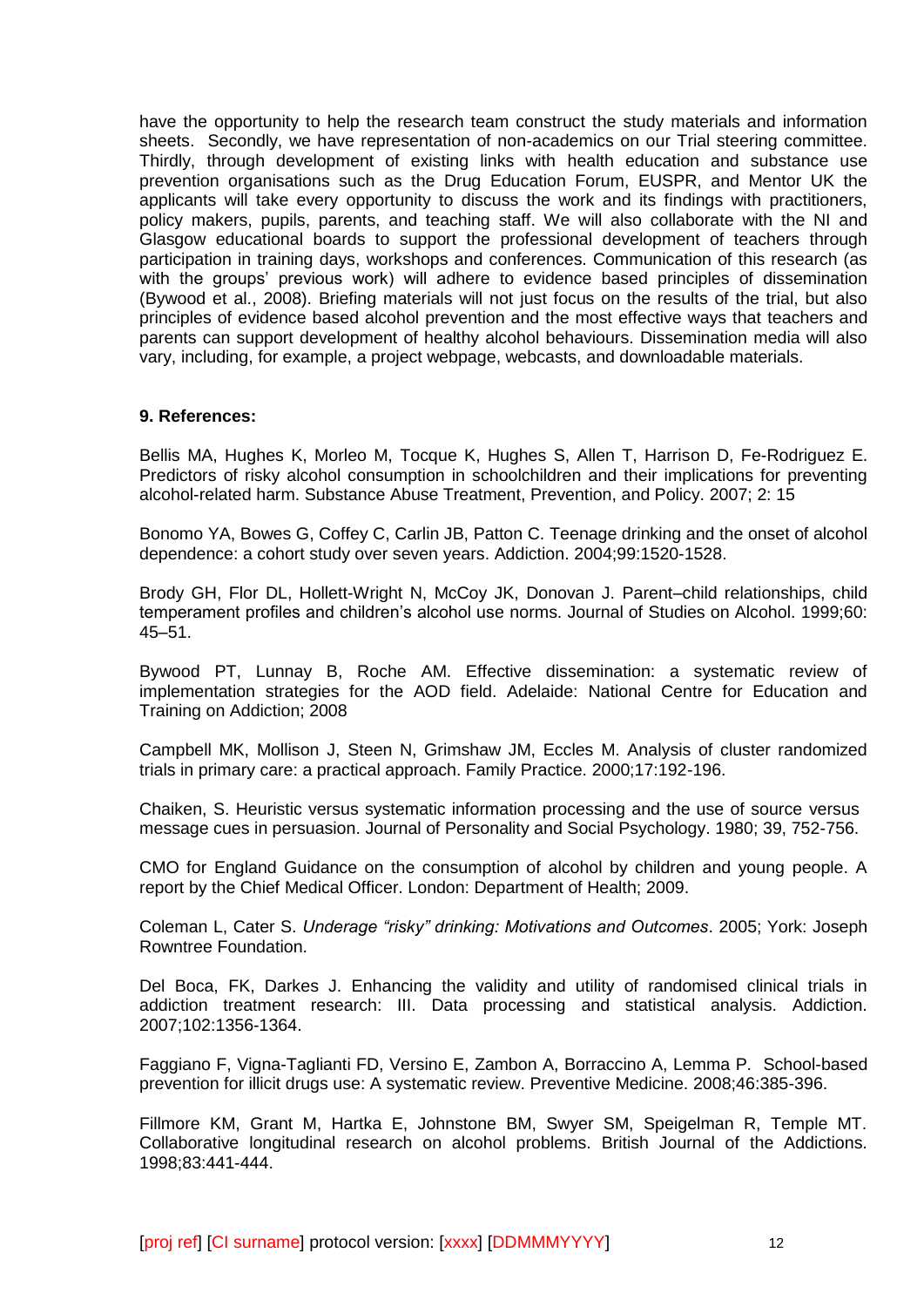Foxcroft D, Lister-Sharp D, Lowe G. Alcohol misuse prevention for young people: a systematic review reveals methodological concerns and lack of reliable evidence of effectiveness. Addiction. 1997;92:531-538

Foxcroft D, Ireland D, Lister-Sharp DJ, Lowe G, Breen R. Longer-term primary prevention for alcohol misuse in young people: a systematic review. Addiction. 2003; 98: 397-411.

Foxcroft DR, Tsertsvadze A. Universal family-based alcohol misuse prevention for young people. Cochrane Database of Systematic Reviews 2011

Grant BF, Dawson DA. Age at onset of alcohol use and its association with DSM-IV alcohol abuse and dependence: results from the national longitudinal alcohol epidemiological survey. Journal of Substance Abuse. 1997;9:103-110

Hawkins J D, Catalano RF, Miller JY. Risk and protective factors for alcohol and other drug problems in adolescent and early adulthood: Implications for substance abuse prevention. Psychologic. Bull.1992; 112: 64-105.

Jones L, James M, Jefferson T, Lushey C, Morleo M, Stokes E, Sumnall H, Witty K, Bellis M. A review of the effectiveness and cost-effectiveness of interventions delivered in primary and secondary schools to prevent and/or reduce alcohol use by young people under 18 years old. London: NICE; 2007

Jones L, Bellis MA, Dedman D, Sumnall HR, Tocque K. Alcohol-attributable fractions for England. Alcohol-attributable mortality and hospital admissions. London & Liverpool: Department of Health & Liverpool John Moores University; 2008

Lancaster GA, Campbell MJ, Eldridge S, Farrin A, Marchant M, Muller S, Perera R, Peters TJ, Prevost AT, Rait G. Trials in primary care: Statistical issues in the design, conduct and evaluation of complex interventions. Statistical Methods in Medical research. 2010:19:349-377

Little R, Yau L. Intent-to-treat analysis for longitudinal studies with drop-outs. Biometrics 1996; 52, 1324-1333

Marlatt GA, Witkiewitz K. Harm Reduction approaches to alcohol use: Health Promotion, prevention and treatment. Addictive Behaviors. 2002;27:867-886.

Masterman PW, Kelly AB. Reaching Adolescents who drink harmfully: Fitting intervention to developmental reality. Journal of Substance Abuse Treatment. 2003;24:347-355

McBride N. A systematic review of school drug education. Health Education Research. 2003;18:729-742.

McBride N, Farrrington F, Midford R, Meuleners L, Phillips M.Harm minimization in school drug education: final results of the School Health and Alcohol Harm Reduction Project (SHAHRP). Addiction. 2004; 99: 278-291

McBride, N., Farringdon, F., Midford, R., Meuleners, L. and Phillips, M. Early unsupervised drinking - reducing the risks. The School Health and Alcohol Harm Reduction Project. Drug and Alcohol Review. 2003; 22: 263-276.

McBride N, Midford R, Farrington F, Phillips M. Early results from a school alcohol harm minimization study: the School Health and Alcohol Harm Reduction Project, Addiction. 2000;95:1021-1042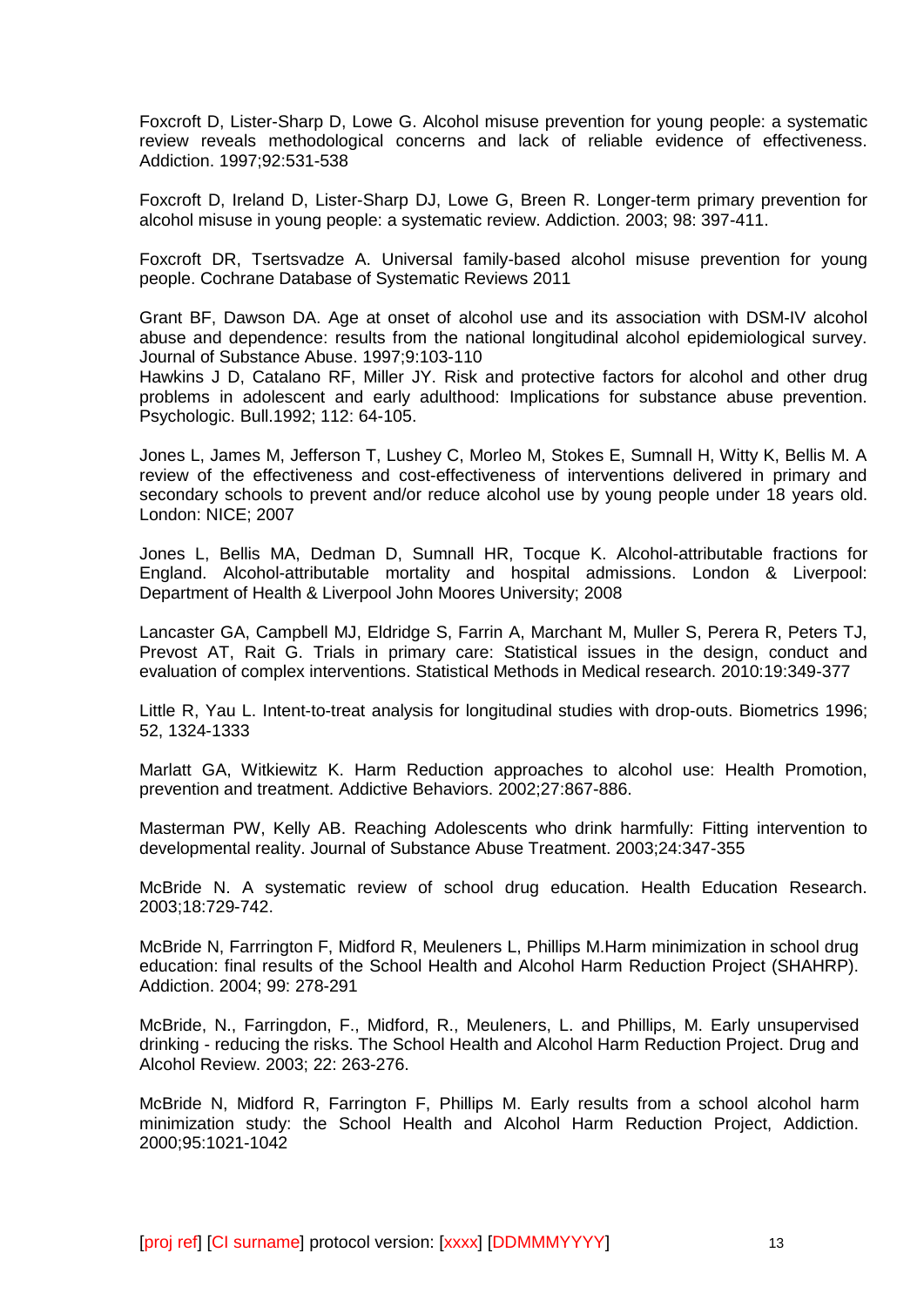McKay MT, Sumnall HR Cole JC. Teenage Thinking on Teenage Drinking: 15- to 16-year olds' experiences of alcohol in Northern Ireland. Drugs: Education, Prevention and Policy in press b

McKay MT, Sumnall HR, Field M, Goudie AJG, Cole JC. What differentiates Adolescent Problematic Drinkers from their Peers? Results from a cross sectional study in Northern Irish School Children. Drugs: Education, Prevention and Policy in press c

McKay MT; Jon JC; Sumnall HR; McBride N. Reducing the harm from adolescent alcohol consumption: Results from an adapted version of SHAHRP in Northern Ireland. Journal of Substance Use. in press d

Nation M, Crusto C, Wandersman A, Kumpfer KL, Seybolt D, Morrisey-Kane E, Davino K. What Works in Prevention; Principles of Effective Prevention Programs. American Psychologist. 2003;58:449-456.

Parker H, Egginton R. Adolescent recreational alcohol and drugs careers gone wrong: developing a strategy for reducing risks and harms. International Journal of Drug Policy. 2002;13:419- 432

Parry-Langdon N, Bloor M, Audrey S, Holliday J. Process evaluation of health promotion interventions. Policy and Politics. 2003;31:207-16.

Peele S, Brodsky. Exploring psychological benefits associated with moderate alcohol use: a necessary corrective to assessments of drinking outcomes. Drug and Alcohol Dependence. 1998; 60: 221-247

Petty RE, Cacioppo JT. Communication and persuasion: Central and peripheral routes to attitude change. New York: Springer-Verlag; 1986

Rohner RP. Parental Acceptance-Rejection/Control Questionnaire (PARQ/Control). Storrs: Rohner Research; 1989

Rohner RP. Handbook for the study of parental acceptance and rejection. Storrs, CT: University of Connecticut; 1991

Rohner RP, Khaleque A. Reliability and Validity of the Parental Control Scale, A Meta-Analysis of Cross Cultural and Intracultural Studies. Journal of Cross Cultural Psychology. 2003;34:643- 649.

Saunders RP, Evans MH, Praphul J. Developing a Process-Evaluation Plan for Assessing Health Promotion Programme Implementation: A How-To Guide. Health Promotion Practice. 2005; 6: 134-147

Schafer JL. Analysis of incomplete multivariate data. London: Chapman and Hall; 1997

Schafer JL, Graham JW. Missing data: Our view of the state of the art. Psychological Methods. 2002;7:147-177

Schwarzer R, Jerusalem M. Generalized Self-Efficacy scale. In J. Weinman, S. Wright, & M. Johnston, Measures in health psychology: A user's portfolio. Causal and control beliefs (pp. 35- 37). Windsor, UK: NFER-NELSON; 1995.

Spear LP. The adolescent brain and age-related behavioural manifestations. Neuroscience and Biobehavioural Reviews. 2000;24:417-463.